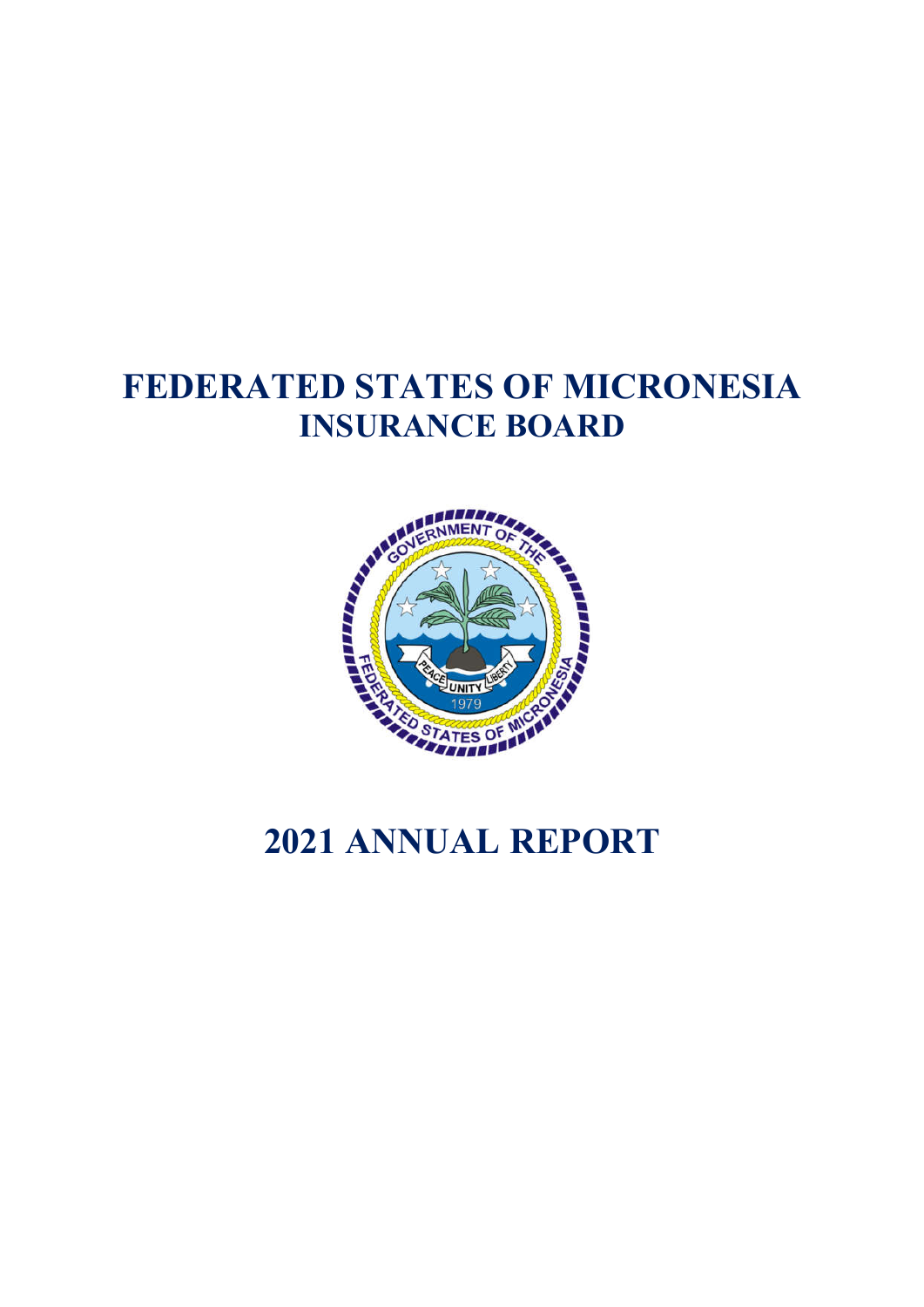

**Physical Address Mailing Address** Varner-Boylan Building No.1, Suite 2A Pohn Umpomp Place Nett, Pohnpei

P.O. Box K-2980 Pohnpei, FM 96941

Telephone: (691) 320-3423/5426 Email: info@fsminsuranceboard.com Website: https//www.fsminsuranceboard.com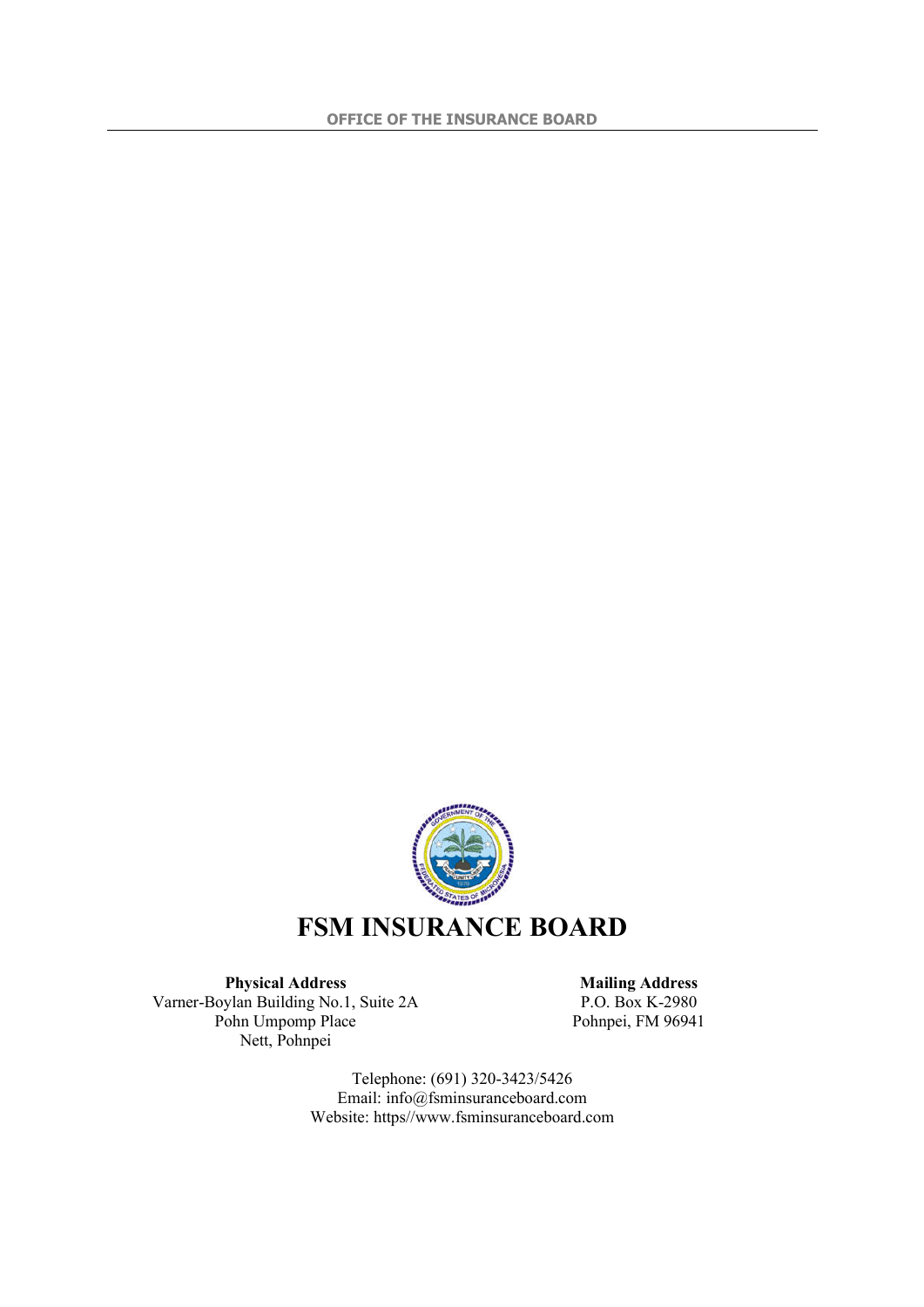## **Table of Contents**

| OVERVIEW OF THE FSM INSURANCE BOARD'S FISCAL YEAR 2021 OPERATIONAL BUDGET AND REVOLVING FUND |  |
|----------------------------------------------------------------------------------------------|--|
|                                                                                              |  |
|                                                                                              |  |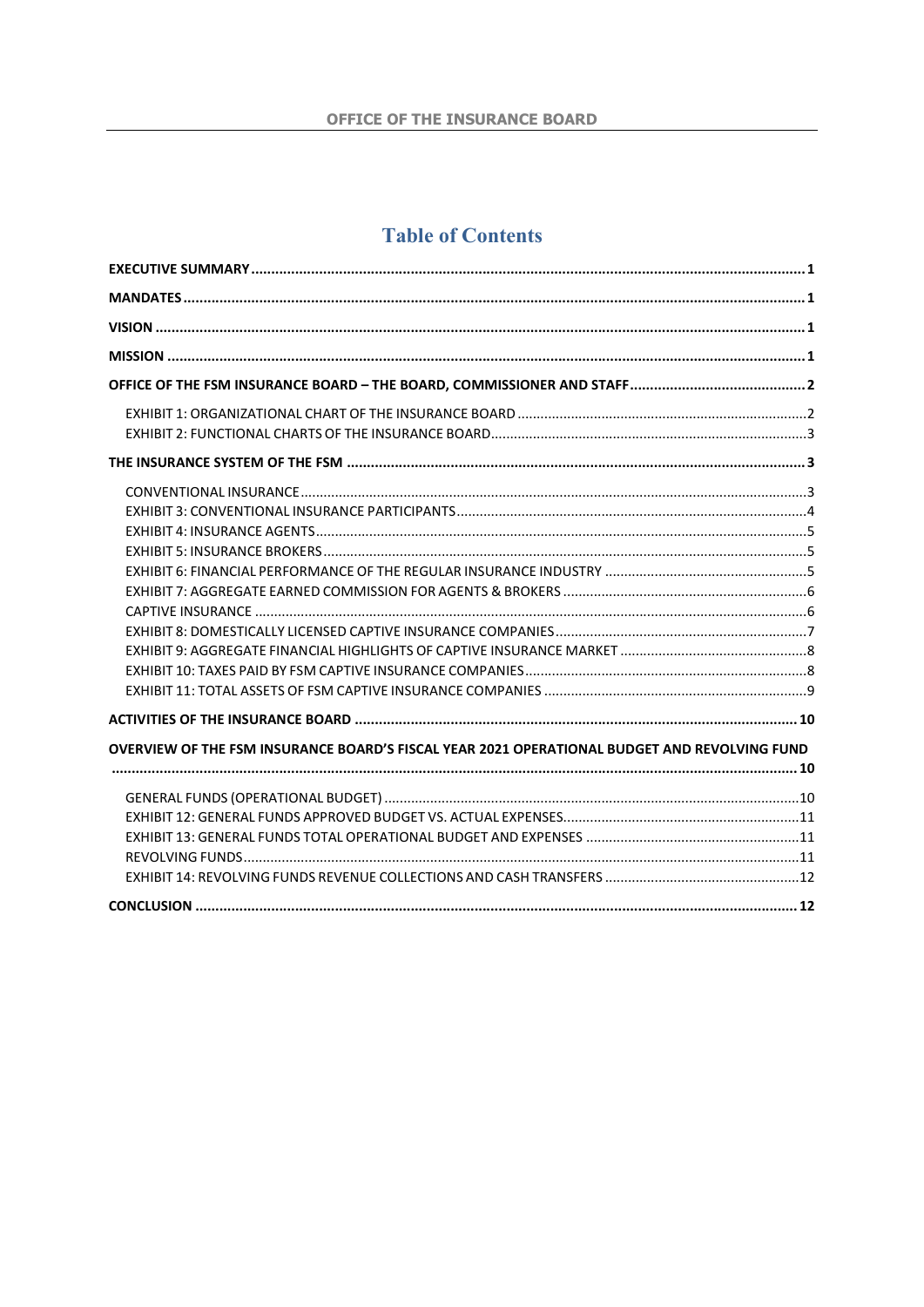## **EXECUTIVE SUMMARY**

The 2021 Annual Report (Report) is prepared by the office of the Federated States of Micronesia Insurance Board (FSMIB) as required by Section 205 of Title 37 of the FSM Code (FSMC). This Report contains information and data on the general condition and status of the insurance system in the FSM, and other important matters including key activities that were performed and accomplished during the year ending December 31, 2021.

In the FSM, there are two (2) distinctive types of insurance sectors that are currently available in the financial market and they are the regular or conventional insurance and the captive insurance. In the following pages, the Report provides an analysis of the information and data submitted to the FSMIB by the regular insurance businesses for period ending December 31, 2021 and by the captive insurance businesses for period ending December 31, 2020.

The Report is available to the general public at www.fsminsuranceboard.com or at the Office of the FSM Insurance Board located at the Varner-Boylan Building, Suite 21A, Pohn Umpomp Place, Nett, Pohnpei State.

The insurance system is an important component of our overall financial sector in the FSM. Insurance supports a stable economic and social environment by providing:

- 1. Insured individuals, businesses and other organizations with financial protection from potential losses due to unforeseen or unexpected events;
- 2. Reliable employment opportunities to local professionals that are necessary to properly service and administer various insurance products, and
- 3. Direct and indirect local taxes and fees generated by insurance companies and their respective service providers.

## **MANDATES**

The mandates of the Board or Commission are specified in Section 204 of Title 37 of the FSMC. They are:

- **❖** To regulate insurance business;
- To undertake the licensing and supervision of insurers, insurance agents, insurance brokers, and insurance solicitors;
- To protect the interests of policyholders; and
- \* To promote the soundness, stability and development of the insurance system in the FSM.

### **VISION**

To ensure a confident, stable, sound and healthy FSM insurance market system that is consistent with acceptable and prudent principles for the insuring public, insurers and intermediaries.

## **MISSION**

To equitably and efficiently administer and implement the FSM Insurance Act of 2006 or 37 FSM Code and accompanying regulations keeping in mind our four principal duties. In respect to our regulatory functions, we strive to develop and establish practical and acceptable key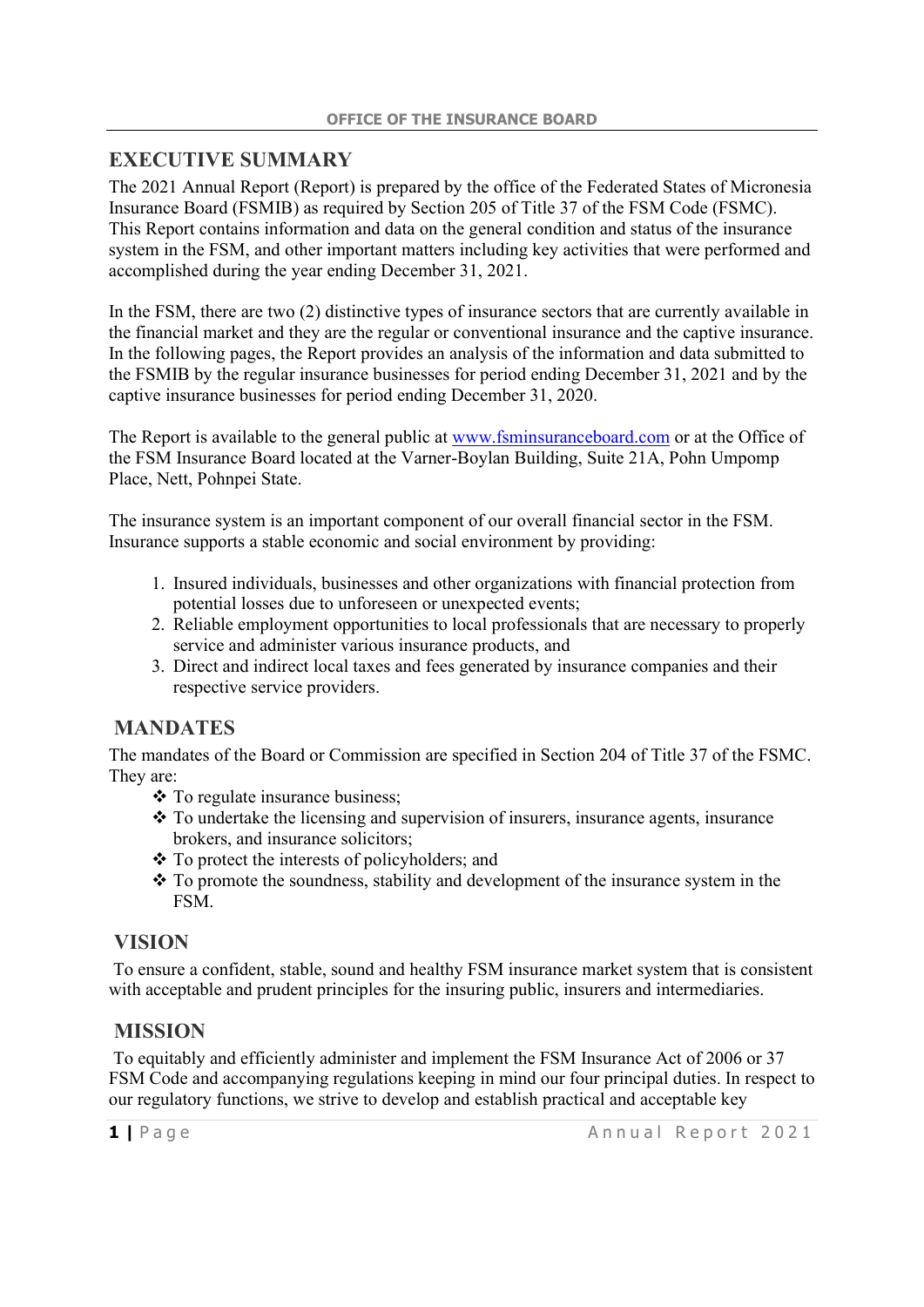standards to ensure a stable, sound, healthy, responsible and functioning insurance industry for the insuring public, policyholders, insurers, agents and other intermediaries. In respect to our licensing authority, we strive to provide transparent and quality service in helping local, regional and international businesses to understand and meet licensing and reporting requirements by applying the insurance laws and regulations with fairness and integrity to all.

## **OFFICE OF THE FSM INSURANCE BOARD – THE BOARD, COMMISSIONER AND STAFF**

The FSM Insurance Board is a regulatory agency of the national government with a threemember board of directors, commissioner and five employees, as shown in *Exhibit 1*. The Board implements Title 37 of the FSMC, as indicated briefly in *Exhibit 2*. In 2006, the FSM Insurance Law was amended to include legislation for captive insurance. Pursuant to Title 37 as amended, the Board oversees and regulates two types of insurance - regular or conventional insurance and captive insurance.



EXHIBIT 1: ORGANIZATIONAL CHART OF THE INSURANCE BOARD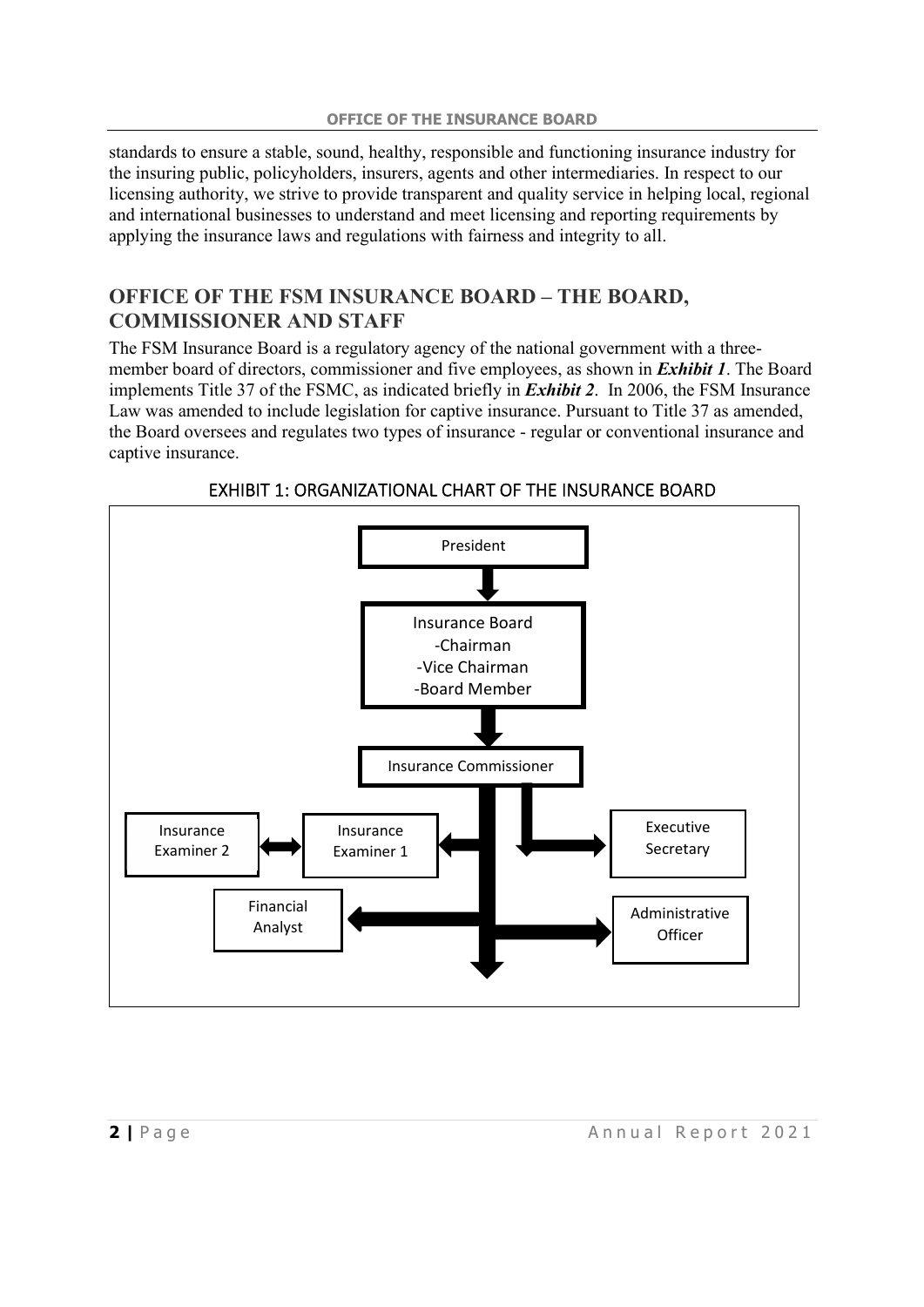

EXHIBIT 2: FUNCTIONAL CHARTS OF THE INSURANCE BOARD

- 1. To ensure fairness and reasonableness in products and trade practices, rates are not too excessive, processing complaints in respect to trade practices, verification of claim handling, and other market related issues.
- 2. To ensure insurance products are consistent with statutory, regulatory and prudent requirements in respect to contents, terms, standards, forms, and other specifications. Ensure and verify rates, forms and policy substance and conditions are fair, reasonable, and in compliance with legal/regulatory/prudent requirements.
- 3. To process complaints and undertake public education activities so policyholders, public, insurers, and intermediaries are well informed.
- 4. To compile financial and statistical data as an integral element in the monitoring process to ensure the reliability and financial soundness, safety and health of insurance companies and intermediaries, making sure annual and quarterly financial reports are filed and analyzed on a timely basis. To compile and analyze key data to determine conditions in respect to capital adequacy, risk-based profile, corporate and management quality, reinsurance, loss reserve adequacy, investment soundness, liquidity, solvency margin, risk-based capital, accounting methods and underwriting.
- 5. To assist applicants to ensure applications are completed prior to filing and licensure. Ensure licensees comply with statutory, regulatory, and conditions of license. To monitor license conditions, assess and impose fines.

## **THE INSURANCE SYSTEM OF THE FSM**

The FSM Insurance market is comprised of two distinct sectors: (1) regular or conventional insurance, and (2) captive insurance.

### CONVENTIONAL INSURANCE

The regular or conventional insurance system in the FSM is dominated by foreign insurers who work through local licensed insurance agents in the country. As of calendar year ended December 31, 2021, there were six (6) registered foreign insurers, one (1) licensed domestic insurer, three (3) licensed insurance agents, two (2) licensed insurance brokers, and no licensed solicitors.

By law, MiCare, the only government-owned and operated health insurance provider (carrier), is not under the regulatory and supervisory purview of the Board.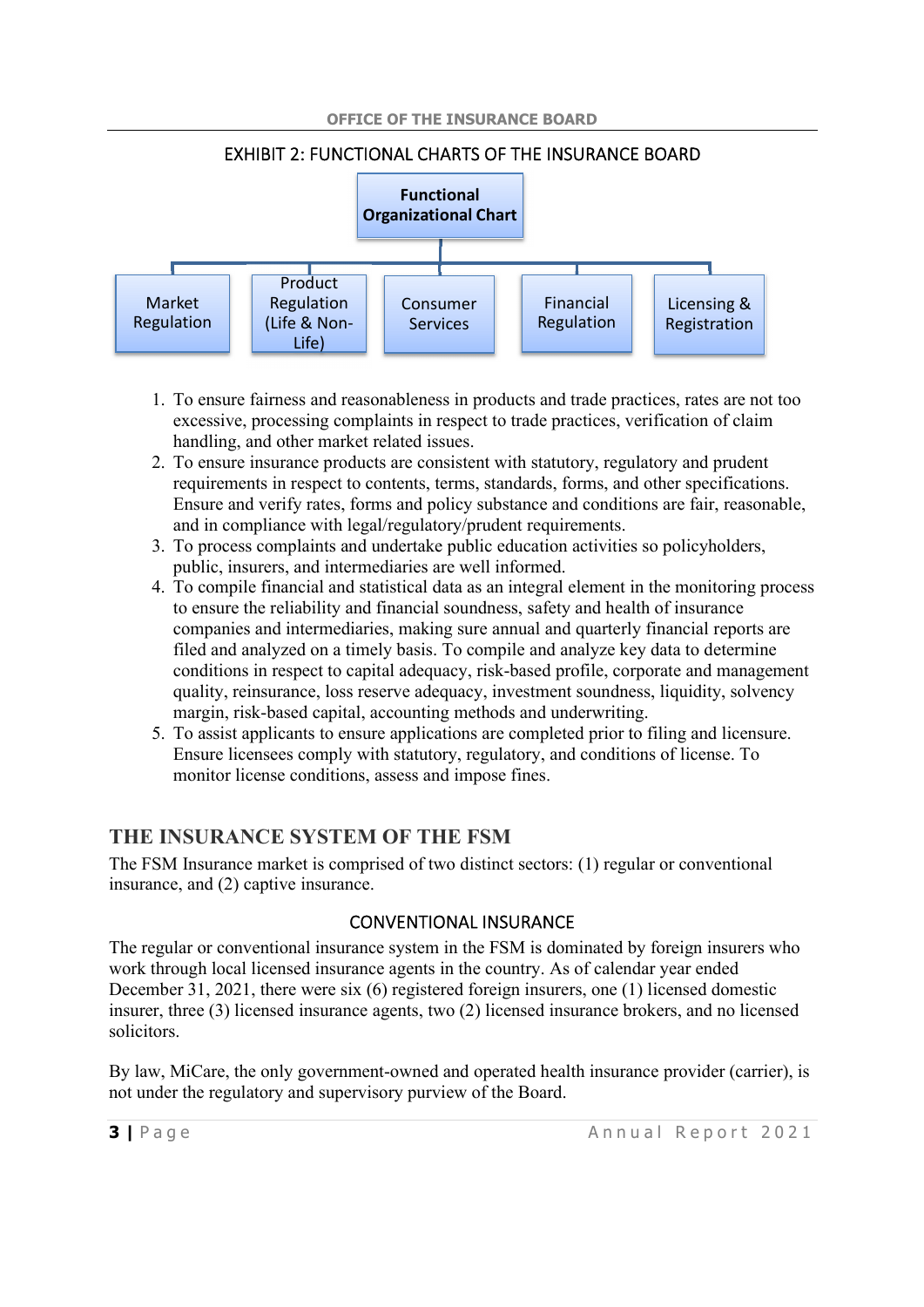**INSURER** A foreign insurer is an insurance company licensed to conduct insurance business by a jurisdiction other than the FSM and is registered under Section 307 of Title 37 of the FSMC to undertake insurance business in the FSM. Per Section 301 of Title 37 of the FSMC, a foreign insurer who receives two million dollars or more in income from premiums collected in the Federated States of Micronesia in each fiscal year for three consecutive fiscal years shall be required to become licensed as an insurer. *Exhibit 3* below shows a listing of currently registered foreign insurers and their respective appointed local licensed insurance agents during this reporting period. The conventional insurance market offers both life and non-life insurance products and services. Examples of life insurance products are credit life, group life, universal life and/or health insurance policies while non-life insurance products are homeowners, automobile, fire, marine and cargo, workers' compensation and other lines of coverage.

|                                                        | <b>REGISTRATION</b>       | <b>AM BEST RATING</b>               |                         |                                |                                                   |  |
|--------------------------------------------------------|---------------------------|-------------------------------------|-------------------------|--------------------------------|---------------------------------------------------|--|
| <b>INSURER</b>                                         | /LICENSE<br><b>STATUS</b> | <b>FINANCIAL</b><br><b>STRENGTH</b> | <b>CATEGORY</b>         | <b>HOME</b><br><b>DOMICILE</b> | <b>LOCAL AGENT</b>                                |  |
| <b>DB</b> Insurance<br>Company, Ltd.<br>(Guam)         | Active                    | A                                   | XV (\$2b or<br>greater) | South<br>Korea/Guam            | Moylan's Insurance<br>Underwriters<br>(FSM), Inc. |  |
| First Net Insurance<br>Company                         | Active                    | $B++$                               | $V$ (\$10-<br>25m)      | Guam, USA                      | Moylan's Insurance<br>Underwriters<br>(FSM), Inc. |  |
| Liberty Mutual<br>Insurance<br>Company                 | Active                    | A                                   | XV (\$2b or<br>greater) | Massachusets,<br><b>USA</b>    | Moylan's Insurance<br>Underwriters<br>(FSM), Inc. |  |
| NetCare Life and<br><b>Health Insurance</b><br>Company | Active                    |                                     | <b>NOT RATED</b>        | Guam, USA                      | Moylan's Insurance<br>Underwriters<br>(FSM), Inc. |  |
| Pacific Indemnity<br>Insurance<br>Company              | Active                    | $A -$                               | $V$ (\$10-<br>25m)      | Guam, USA                      | Actouka Executive<br>Insurance<br>Underwriters    |  |
| Plateau Insurance<br>Company                           | Active                    | $A -$                               | $V$ (\$10-<br>25m)      | Tennessee,<br><b>USA</b>       | Bank of the FSM<br>(BFSM)                         |  |
| Individual<br>Assurance<br>Company (FSM),<br>Inc.      | Active                    |                                     | <b>NOT RATED</b>        | FSM/USA                        | None                                              |  |

#### EXHIBIT 3: CONVENTIONAL INSURANCE PARTICIPANTS

**AGENT** Section 102 [3] of Title 37 of FSMC, an agent is defined as "a person with the authority of an insurer to solicit applications, receive proposals, receive premiums, deliver policies, and to make contracts of insurance." Agents represent insurers or carriers. The Insurance Act further requires that only agents transacting insurance business on behalf of licensed or registered insurer shall be eligible for a license and may conduct business on behalf of more than one insurer. However, the agent must apply for a separate license as an insurance agent for each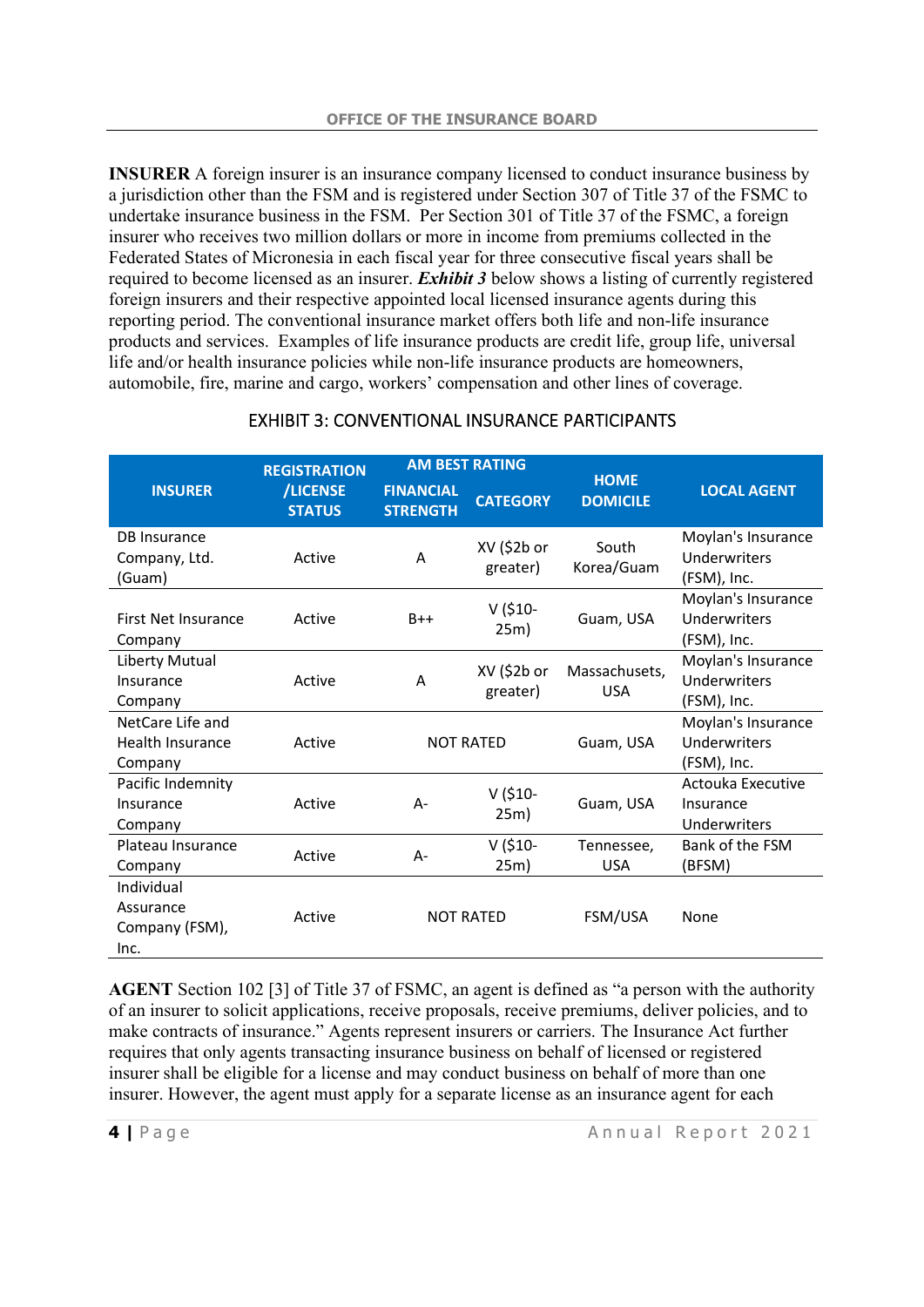insurer or carrier. During the fiscal year ended 2021, there were 3 active licensed insurance agents as shown on the following page in *Exhibit 4.*

| <b>EAFIIDIT 4. INSURANCE AGENTS</b>                |                                 |                                                                                                                              |  |  |
|----------------------------------------------------|---------------------------------|------------------------------------------------------------------------------------------------------------------------------|--|--|
| <b>AGENT</b>                                       | <b>LICENSE</b><br><b>STATUS</b> | <b>INSURER/CARRIER</b>                                                                                                       |  |  |
| Actouka Executive Insurance<br><b>Underwriters</b> | Active                          | Pacific Indemnity Insurance Company                                                                                          |  |  |
| Bank of the Federated States of<br>Micronesia      | Active                          | Plateau Insurance Company                                                                                                    |  |  |
| Moylan's Insurance Underwriters (FSM),<br>Inc.     | Active                          | First Net Insurance Co., NetCare Life &<br>Health Insurance Co., Liberty Mutual<br>Insurance Co., and DB Insurance Co., Ltd. |  |  |

#### EXHIBIT 4: INSURANCE AGENTS

**BROKER** Section 102 [5] of Title 37 of FSMC, a broker is defined as "a person who acts on behalf of a prospective customer and with the prospective customer's authority to arrange insurance business with insurers, including making proposals and paying premiums." Brokers represent the insured customers. During year ended 2021, there were 2 licensed brokers as shown in the *Exhibit 5* below.

#### EXHIBIT 5: INSURANCE BROKERS

| <b>BROKER</b>                                    | <b>LICENSE STATUS</b> |
|--------------------------------------------------|-----------------------|
| Oceania Insurance Company (OIC)                  | Active                |
| Micronesia Insurance Brokers Company, Ltd (MIBC) | Active                |

**SOLICITOR** A solicitor is an individual who solicits insurance applications or negotiates insurance business on behalf of an insurer or an agent and earns commissions for each successful sale, but is neither an insurer, or insurance agent, nor an employee of an insurer or agent. During year 2021, there were no licensed solicitors in the FSM.

#### EXHIBIT 6: FINANCIAL PERFORMANCE OF THE REGULAR INSURANCE INDUSTRY

| <b>POLICY &amp; PREMIUM</b> | <b>LIFE INSURANCE</b><br><b>BUSINESS</b> | <b>NON-LIFE INSURANCE</b><br><b>BUSINESS</b> | <b>TOTAL</b> |
|-----------------------------|------------------------------------------|----------------------------------------------|--------------|
| Policy                      | 1,433                                    | 610                                          | 2,043        |
| Premium                     | \$1,465,560                              | \$2,517,529                                  | \$3,983,089  |

Based on submitted and reported data, the conventional insurance sector generated a total gross premium of \$3,983,089 for life and non-life insurance policies for the year ended 2021. The generated gross premium was collected through the three licensed agents where \$2,517,529 was collected for non-life insurance and \$1,465,560 for life insurance. A total of 2,042 new and existing insurance policies, of which 1,433 was for life insurance and 610 for non-life insurance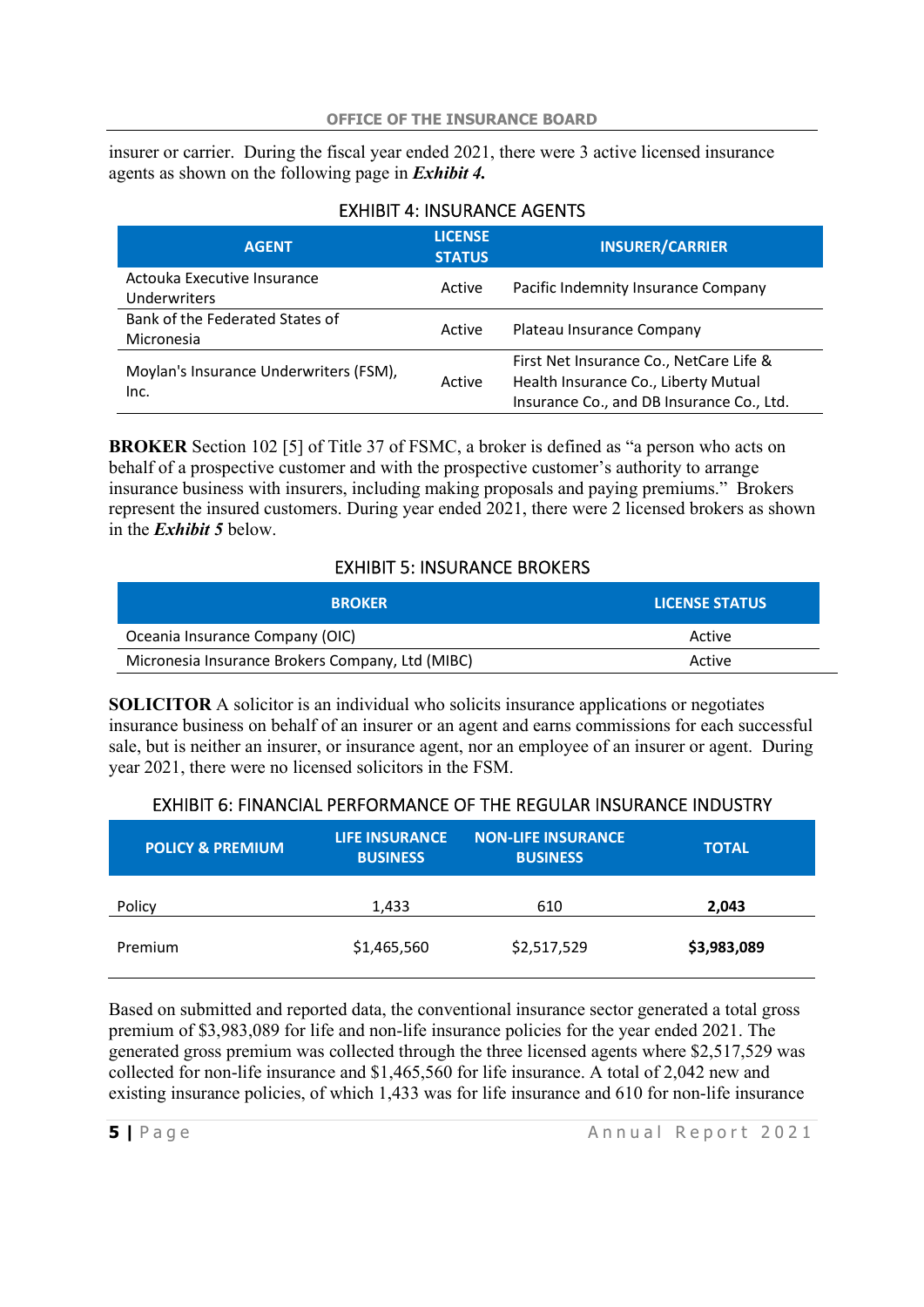policies sold through agents. Total commission earned was \$448,593, of which \$307,289 was received by agents and \$141,304 by brokers. *Exhibit 6* above shows the data for number of policies sold and the amount of premium collected for Life and Non-Life based on submitted and available data. One registered foreign insurer did not submit its 2021 data and therefore not included in this Report. *Exhibit 7* below shows the data for earned commissions for agents and brokers for year ended 2021.

| <b>INTERMEDIATARIES</b> | <b>EARNED COMMISSIONS</b><br><b>FOR LIFE INSURANCE</b><br><b>BUSINESS</b> | <b>EARNED COMMISSIONS</b><br><b>FOR NON-LIFE</b><br><b>INSURANCE BUSINESS</b> | <b>TOTAL</b> |
|-------------------------|---------------------------------------------------------------------------|-------------------------------------------------------------------------------|--------------|
| Agent                   | \$61,823                                                                  | \$245,466                                                                     | \$307,289    |
| <b>Broker</b>           | \$79,940                                                                  | \$61,364                                                                      | \$141,304    |
| <b>Total</b>            | \$141,763                                                                 | \$306,830                                                                     | \$448,593    |

#### EXHIBIT 7: AGGREGATE EARNED COMMISSION FOR AGENTS & BROKERS

#### CAPTIVE INSURANCE

Captive insurance companies are a specialized type of insurance company. A captive insurance company can only issue an insurance policy to its owner or another affiliated company. This type of arrangement, a form of self-insurance, are used by large corporations to better manage their risks and set aside funds to pay for future losses. Since each captive insurance structure is unique, and the general public or other unrelated businesses are not able to buy an insurance policy from a captive insurance company, the details and activity of each captive insurance company are treated as confidential pursuant to Section 1004 of Title 37 FSMC.

Based on the available data, captive insurance companies domiciled in the Federated States of Micronesia received \$642 million in premium payments in 2020. The FSM has licensed 27 captive insurance companies since 2006. There are currently 23 licensed companies, as shown on the next page in *Exhibit 8*. It is not uncommon for captive insurance companies to elect to close down as their parent company reorganizes or changes their risk management strategies.

We are pleased to have added one new company in the last year and continue to have conversations with leading global captive insurance service providers about new formations. Due to the extreme difficulty of travel into and out of Japan, we are not seeing any new significant captive formation activity by Japanese companies but we are seeing significantly more discussions. Once travel into and out of Japan becomes easier, we anticipate further growth.

While the global downturn likely spurred a small decrease in the amount of earned premium in 2020, this did not dampen the overall growth, with FSM captives exceeding \$1.27 billion in total assets, an increase of \$240 million over the previous year. FSM captives likewise paid \$16.5 million in fees and taxes in FY 2020, an increase of \$618,109 over the previous year. These figures show that a strong foundation of existing captives can continue to sustain positive growth for the FSM and serve as a foundation for new captive formations when both the FSM and Japan are able to resume unrestricted travel.

With continued travel restrictions, a virtual conference was again held in November 2021 to highlight to interested persons the advantages of a captive and the resources available in the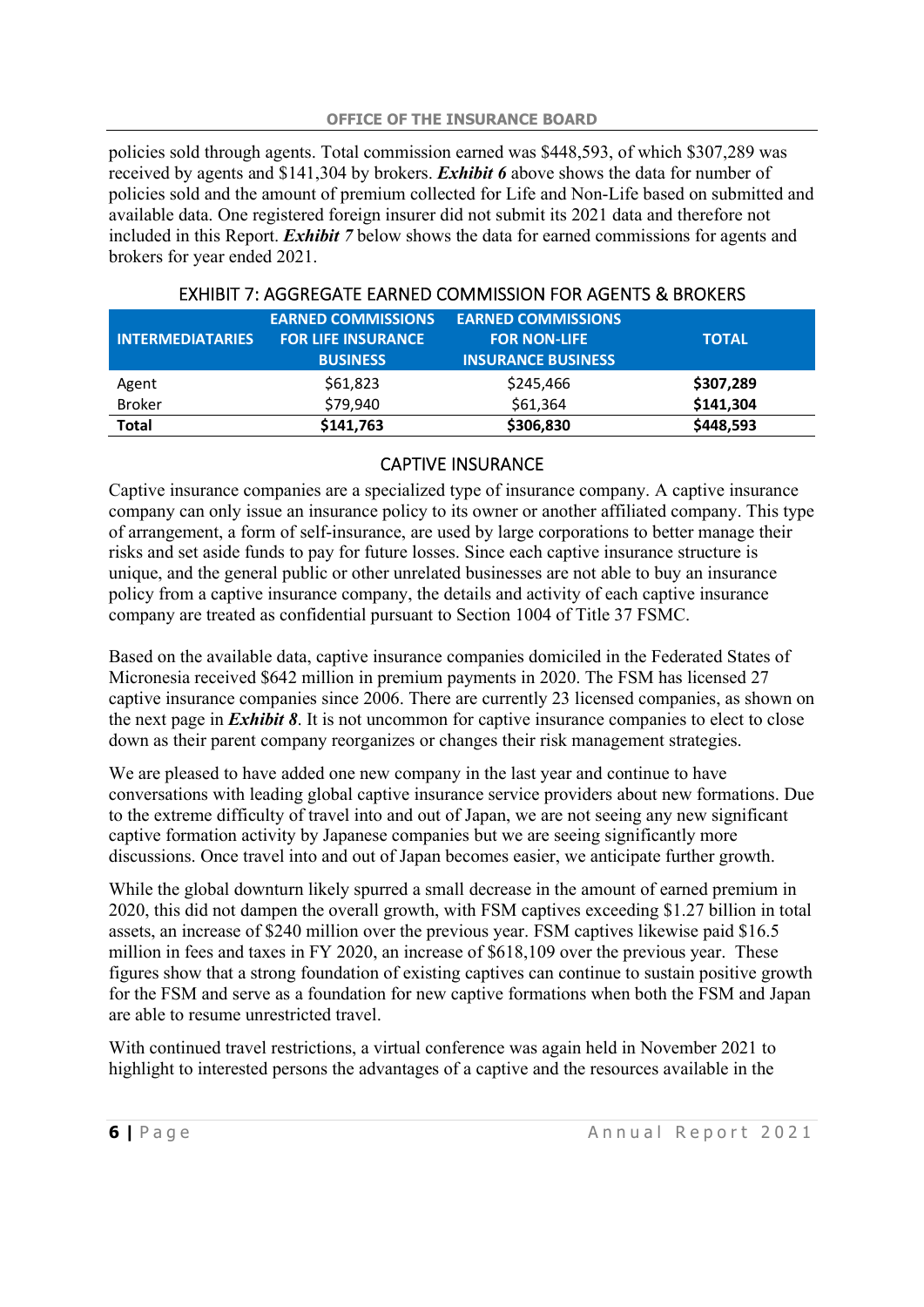FSM. We look forward to the possibility of an in-person conference in Tokyo as soon as travel restrictions permit.

The Insurance Board has renewed its consulting contract with Mr. Benjamin Whitehouse of Tennessee. Mr. Whitehouse is an experienced captive insurance regulator and industry professional. He advises the Insurance Commissioner on captive insurance matters as well as participates in outreach to the wider captive insurance community. Mr. Whitehouse represented the Insurance Board and the FSM at the 2020 and 2021 virtual captive conferences and further works directly with captive insurance managers and other professionals to respond to inquiries and facilitate the formation of new captive insurance companies.

It is hoped that a renewed focus on international outreach to the captive insurance community, an increase in interest in captive insurance among leading companies, the lessening travel burdens imposed by covid-19, and proposed increases in corporate tax rates in competing domiciles will increase both the number of captive insurance companies licensed in the FSM as well as the premium volume.

| NO.          | <b>CAPTIVE INSURANCE COMPANIES</b>               | <b>LICENSE DATE</b> |
|--------------|--------------------------------------------------|---------------------|
| $\mathbf{1}$ | ABLE Overseas Reinsurance Company, Ltd.          | March 13, 2018      |
| 2            | au Reinsurance Corporation                       | December 23, 2016   |
| 3            | Eastern Pacific Insurance, Ltd.                  | October 29, 2013    |
| 4            | Global Micronesia Insurance Corporation          | May 29, 2015        |
| 5            | Grand Cru Insurance Company Limited              | February 20, 2018   |
| 6            | Green Sun Insurance, Inc.                        | March 16, 2015      |
| 7            | Hanwa Reinsurance Corporation                    | December 15, 2017   |
| 8            | HS Insurance Co., Ltd.                           | February 16, 2017   |
| 9            | <b>Island Reinsurance Corporation</b>            | June 23, 2011       |
| 10           | IX Micronesia Reinsurance Corporation            | February 1, 2018    |
| 11           | Ks Insurance Inc.                                | September 17, 2021  |
| 12           | Marble Reinsurance Corporation                   | September 23, 2009  |
| 13           | MP Insurance Corporation                         | June 28, 2013       |
| 14           | Nitto Reinsurance Micronesia Co., Ltd.           | July 18, 2017       |
| 15           | NRI Reinsurance Micronesia Ltd.                  | July 27, 2017       |
| 16           | Permcore Insurance Co., Ltd.                     | March 1, 2010       |
| 17           | Rainbowseeker Insurance, Inc.                    | March 29, 2011      |
| 18           | <b>SKK Insurance Company Limited</b>             | March 13, 2018      |
| 19           | Sojitz Reinsurance Company Limited               | September 16, 2015  |
| 20           | Sumida Insurance Company                         | December 23, 2015   |
| 21           | Thanks Insurance Corporation                     | April 24, 2012      |
| 22           | Toyota Tsusho Reinsurance Micronesia Corporation | September 28, 2010  |
| 23           | <b>TriFork Reinsurance Corporation</b>           | June 25, 2013       |

#### EXHIBIT 8: DOMESTICALLY LICENSED CAPTIVE INSURANCE COMPANIES

Owners of FSM licensed captive insurance companies operate in a diverse range of domestic and international markets and industries including but not limited to the following categories: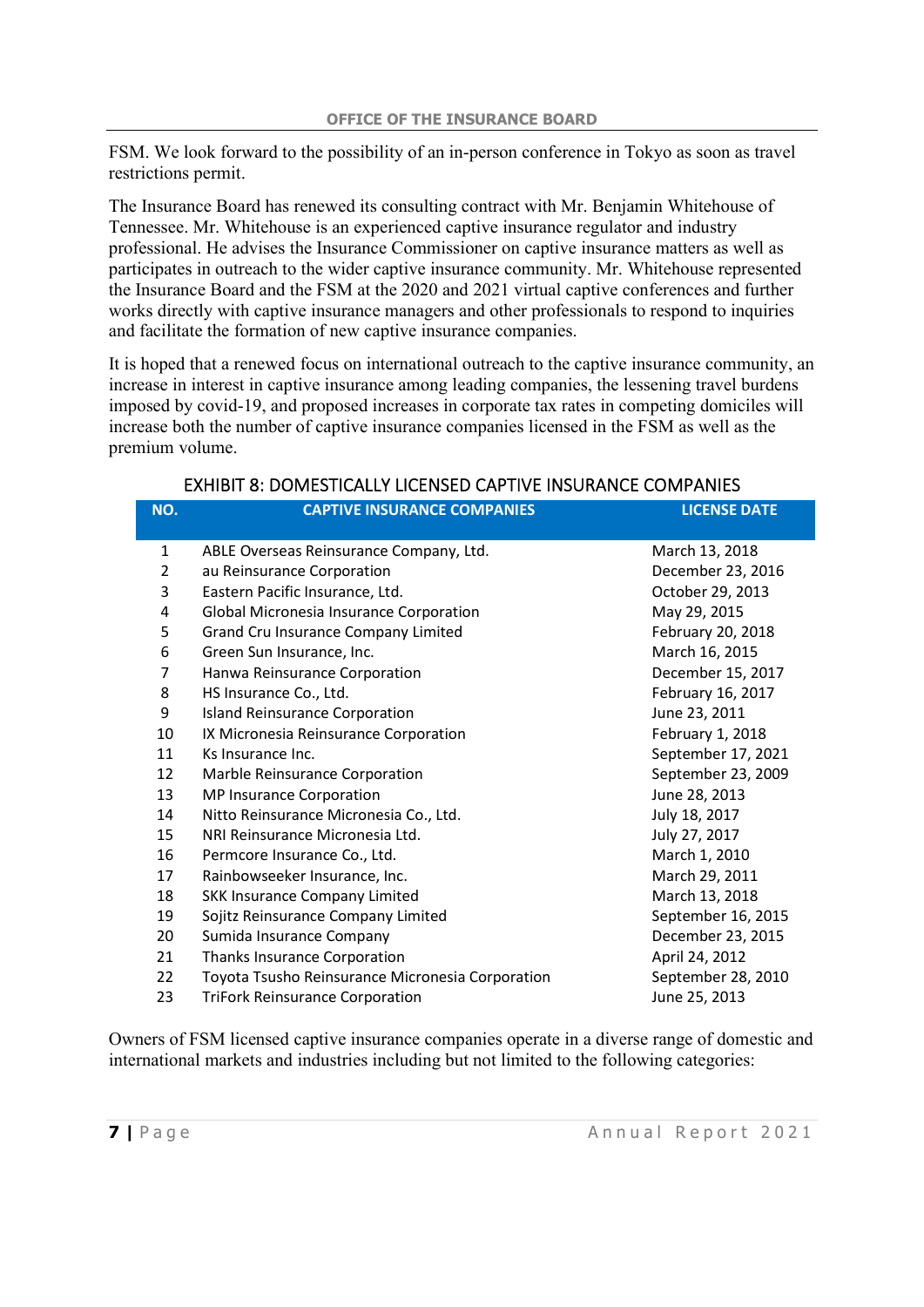- Trade and Commerce
- **❖** Financial Services
- Real Estate and Construction
- ❖ Manufacturing
- **❖** Transportation
- ❖ Information Technology and Communications

The strong financial condition and stable performance of captives continue to dominate the FSM insurance sector. The aggregated summary of the financial highlights of the FSM captive insurance industry as reported by licensees for their respective fiscal and calendar years ending in 2016 to 2020 as shown in *Exhibits 9 to 11 below*. The aggregated 2021 results are not available at this time because some of the captives with a different calendar year are not required to file their respective audited financial information until June 2022, at which time is after the due date of this Report.

#### EXHIBIT 9: AGGREGATE FINANCIAL HIGHLIGHTS OF CAPTIVE INSURANCE MARKET

| <b>CAPTIVE AGGREGATE</b> | 2020          | 2019          | 2018        | 2017        | 2016        |
|--------------------------|---------------|---------------|-------------|-------------|-------------|
| Cash & Investments       | 359,255,357   | 402,712,322   | 441,865,005 | 293,418,777 | 200,063,312 |
| Assets                   | 1,271,198,283 | 1,031,586,910 | 665,626,050 | 370,868,542 | 280,637,698 |
| Shareholder's Equity     | 457,359,289   | 439,185,984   | 402,663,435 | 253,911,233 | 185,998,467 |
| Earned Premium           | 642,431,983   | 740,147,073   | 476,285,302 | 152,080,443 | 84,183,663  |
| Tax Benefit              | 16,465,277    | 15,847,168    | 13,801,411  | 11,042,939  | 9,445,588   |
| Net Income               | 62,010,632    | 58,608,146    | 51,942,595  | 36,200,763  | 31,210,662  |

#### EXHIBIT 10: TAXES PAID BY FSM CAPTIVE INSURANCE COMPANIES

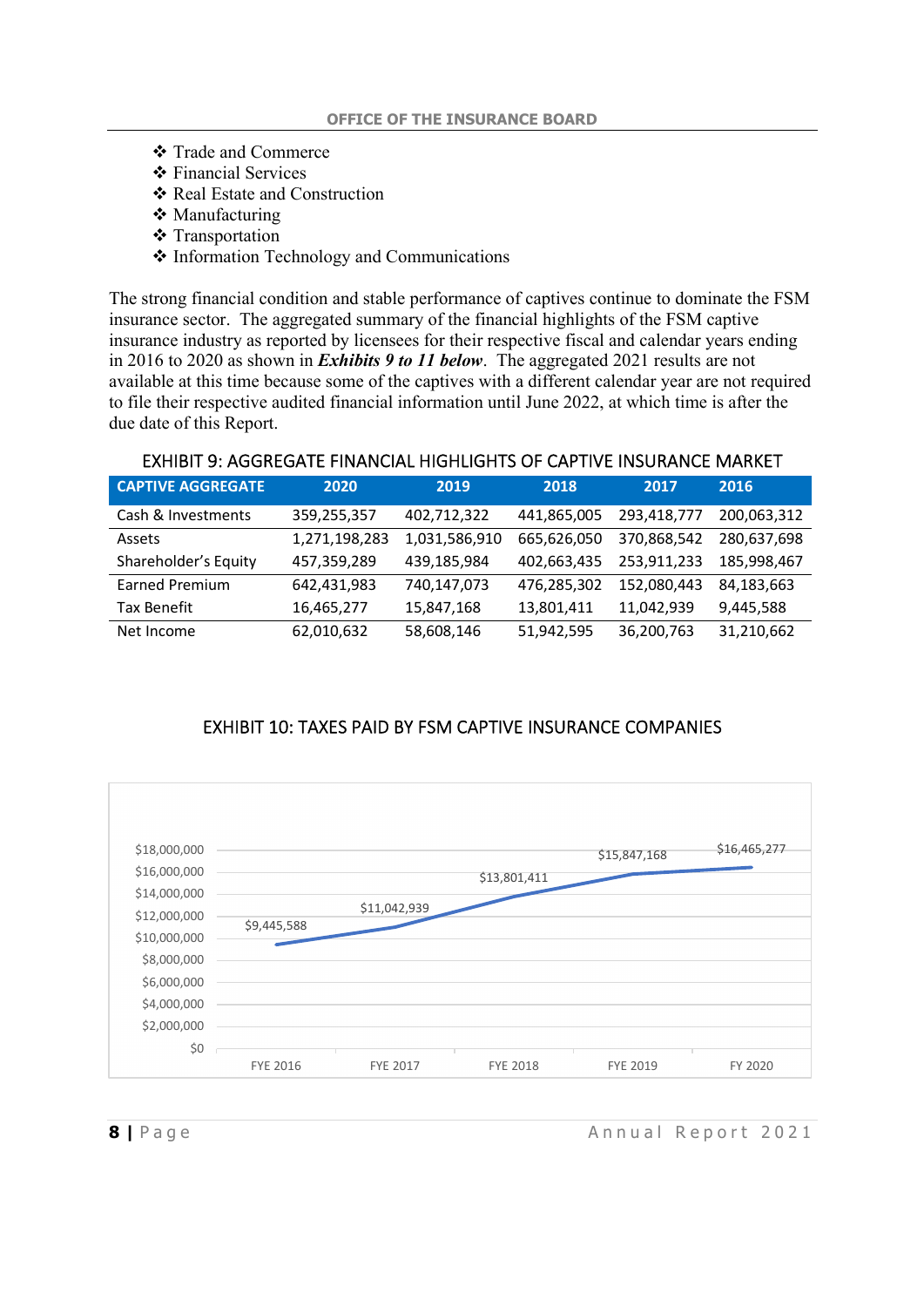

EXHIBIT 11: TOTAL ASSETS OF FSM CAPTIVE INSURANCE COMPANIES

The captive insurance market is a relatively *clean* industry that provides significant tangible and intangible benefits to the FSM Government and its citizens. Corporate income collections represent the most significant benefit with approximately \$16.5 million collected during the 2020 Fiscal Year. The formula for the distribution is 60% of the whole amount goes to the FSM Government and 40% goes to MRA as stated in the partnership agreement.

All captives are required by Section 1003 of Title 37 FSMC to maintain a principal local office, designate a local principal representative and physically hold its annual board of directors meeting in the FSM. The local expenditures incurred for these requirements include payments directly made to professional service providers like attorneys, captive managers, as well as, FSM's hospitality industry that include hotels, rental car companies, restaurants, and other related services. These direct expenditures in turn flow into other sectors of the local economy through wages, rents, taxes and other expenses. While captive owners have not been able to attend in-person meetings in the FSM since the start of the pandemic, we anticipate that existing and new owners will travel once able to do so.

Prudent regulatory oversight of the captive insurance industry and administration of applicable laws require consistent and timely actions by the FSM Insurance Commissioner and his staff. Based on available information the office expects to receive approximately 3-5 new requests each month, as well as, mandated annual financial filings and reports made by each licensed captive. Depending on the nature of the request or filing, the Insurance Commissioner and his staff undertake different kinds of quantitative and qualitative evaluations and activities which include, but are not limited to the following: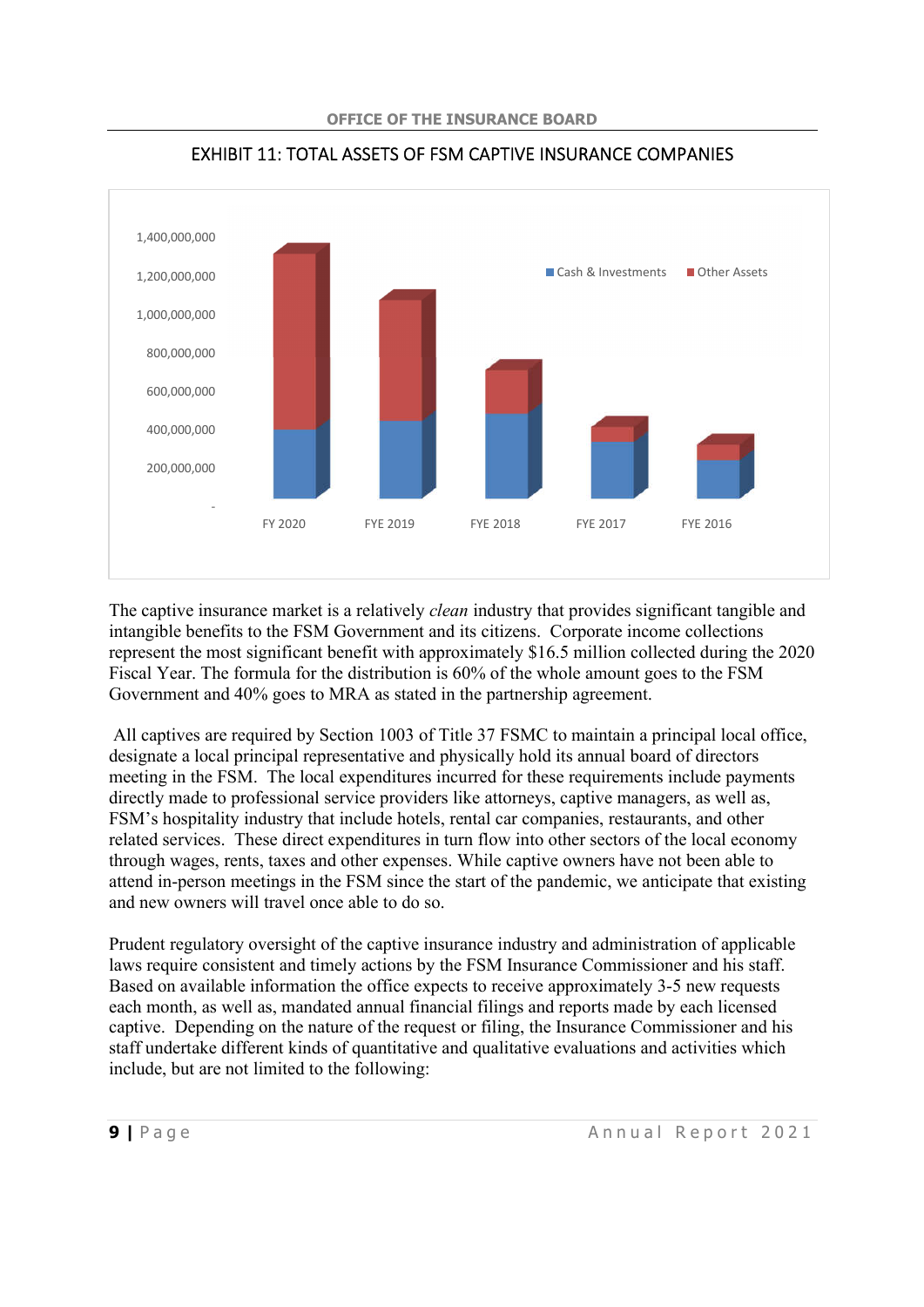- $\div$  Review and analysis of mandated annual filings made by each captive licensee
- $\triangle$  Evaluation of new captive insurance company applications, and voluntary terminations
- $\cdot$  Evaluation and approval or disapproval of business plan changes to operations, funding, governance, underwriting criteria, service providers, and any other material changes to the application and business plan that was initially approved by the Insurance Board and Insurance Commissioner
- Coordination and/or administration of regulatory examinations

## **ACTIVITIES OF THE INSURANCE BOARD**

During the year ended December 31, 2021, the Board performed and accomplished the following tasks and activities:

- $\triangleleft$  Held four (4) regular board meetings;
- During these meetings, Board and Insurance Commissioner reviewed and approved 17 business plan changes, issued one license for one (1) new captive company and suspended/cancelled one (1) captive company
- Board and with the assistance of Micronesia Registration Advisors (MRA), renewed the contract for the captive insurance consultant whose main duties were to assist the staff in reviewing technical requests and proposals from licensed captive insurers, review captive insurance licensing applications, and provide training sessions and capacity building for staff, and other technical supports; and
- $\div$  Hired new administrative officer

## **OVERVIEW OF THE FSM INSURANCE BOARD'S FISCAL YEAR 2021 OPERATIONAL BUDGET AND REVOLVING FUND**

#### GENERAL FUNDS (OPERATIONAL BUDGET)

Every fiscal year, each national government office or department responds to the presidential budget call and submits a proposed budget that best reflect their priorities and relevant activities for each fiscal year. For FSM Insurance Board, the fiscal year 2021 budget was submitted and approved but with severe cuts in some categories thus causing a decline in the overall budget from \$633,270 in FY2020 down to \$546,095 in FY2021. Although there was a system-wide salary increase for all national government exempt employees during FY2020, the severe cuts in travel and fixed asset line items greatly impacted the FY2021 budget. Domestic and international travel and big purchases from overseas were limited due to the ongoing Corona virus pandemic. During the fiscal years ending 2021 and 2020, the expenditures were \$400,169 and \$315,453, respectively. *Exhibits 12 and 13* show the budget and expenditures for those years.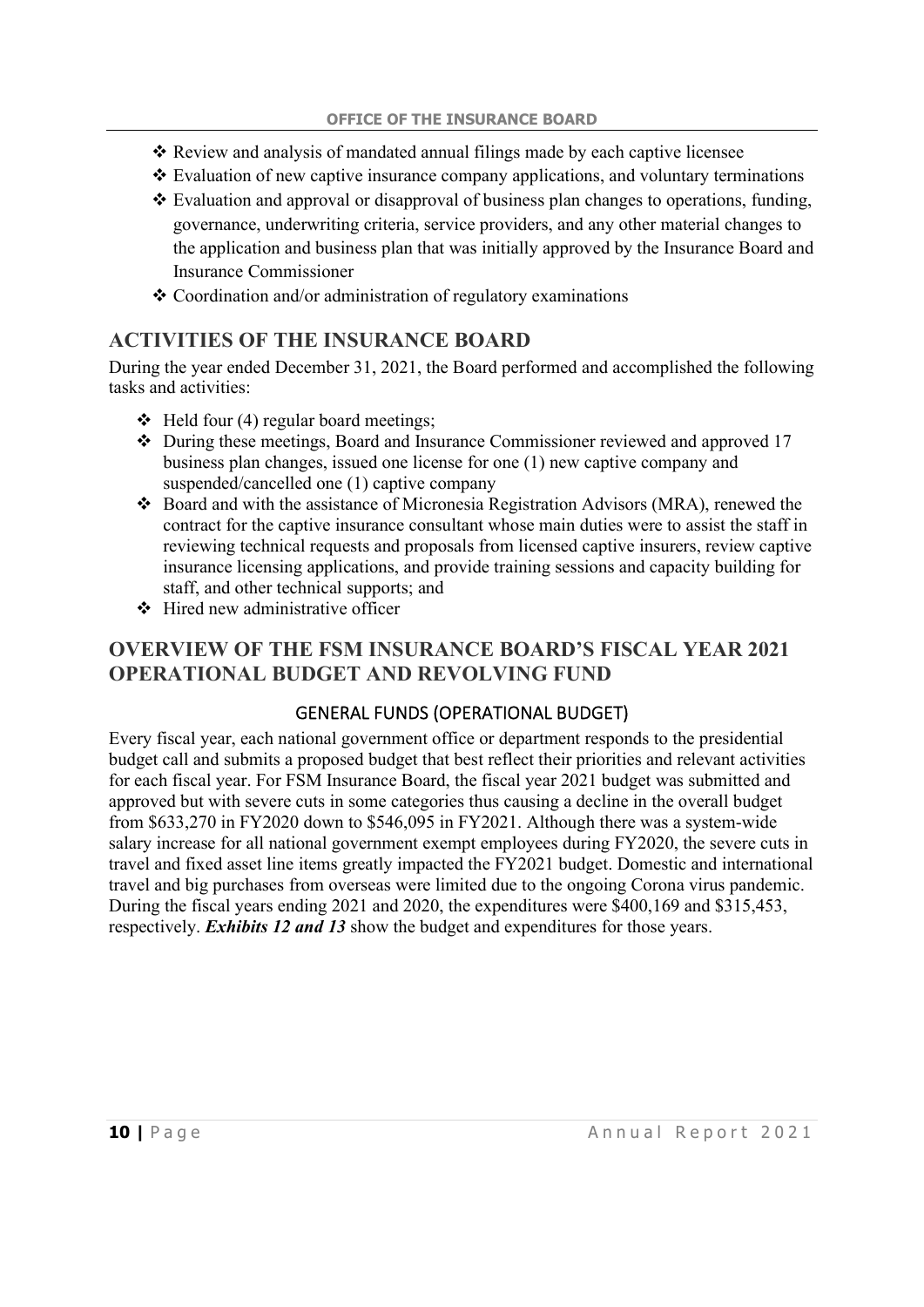|                              | <b>FY2021</b>                    |                                  | <b>FY2020</b>                    |                                  |  |
|------------------------------|----------------------------------|----------------------------------|----------------------------------|----------------------------------|--|
| <b>ACCOUNT DESCRIPTION</b>   | <b>APPROVED</b><br><b>BUDGET</b> | <b>ACTUAL</b><br><b>EXPENSES</b> | <b>APPROVED</b><br><b>BUDGET</b> | <b>ACTUAL</b><br><b>EXPENSES</b> |  |
| Personnel                    | 144,760                          | 129,632                          | 131,531                          | 136,218                          |  |
| Travel                       | 23,676                           | 5,056                            | 78,920                           | 19,584                           |  |
| Other Current Expenses (OCE) | 28,284                           | 23,665                           | 23,544                           | 18,461                           |  |
| <b>Contractual Services</b>  | 347,175                          | 241,816                          | 347,175                          | 141,190                          |  |
| <b>Fixed Asset</b>           | 2,200                            |                                  | 52,100                           |                                  |  |
| <b>Total</b>                 | \$546,095                        | \$400,169                        | \$633,270                        | \$315,453                        |  |

#### **OFFICE OF THE INSURANCE BOARD**

EXHIBIT 12: GENERAL FUNDS APPROVED BUDGET VS. ACTUAL EXPENSES

## EXHIBIT 13: GENERAL FUNDS TOTAL OPERATIONAL BUDGET AND EXPENSES



#### REVOLVING FUNDS

The Insurance Board Revolving Fund ("Revolving Fund") was created in 2014, and became effective on June 25, 2014 when then President Manny Mori approved Public Law No. 18-71. The Revolving Fund's mandated purpose is to support expenses relating to the regulation of FSM's captive insurance companies. A complete and comprehensive report on the Revolving Fund is also required to be included into the Insurance Board's mandated annual report to the President and Speaker.

Annual *deposits* into the Revolving Fund are comprised of: (1) application fees, license fees, annual license renewal fees, and premium tax fees collected from captive insurance companies; (2) charges collected from captive insurance companies for costs incurred by the Insurance Commissioner for retaining outside legal, financial and examination services. At the end of each fiscal year, the threshold amount of the Revolving Fund is capped at \$50,000, and as a result, funds in excess of the threshold amount shall be transferred to the General Fund.